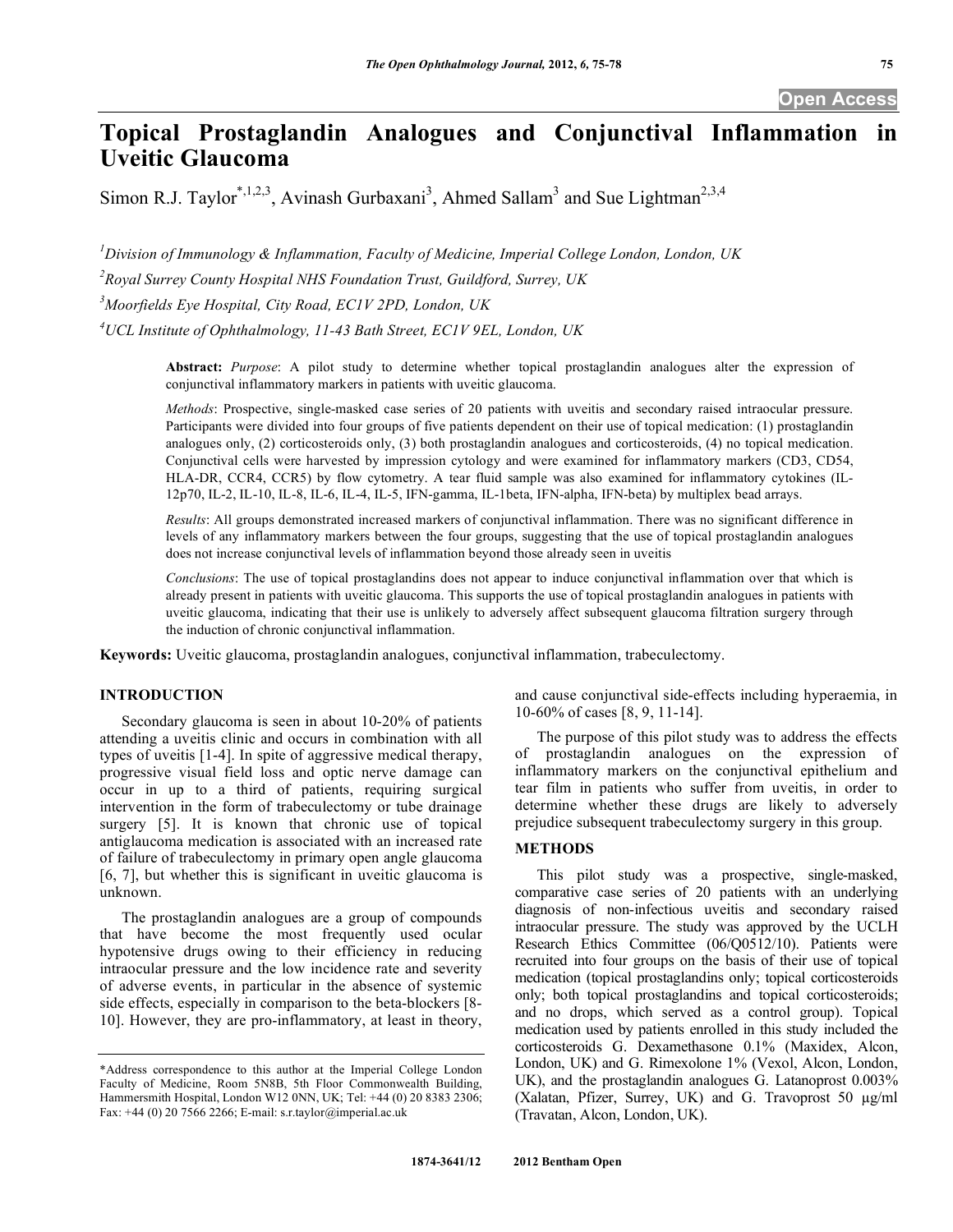The topical corticosteroid groups were enrolled in order to determine the impact of topical corticosteroids on cytokine expression, both with and without concomitant prostaglandin administration. In order to increase the probability that the results reflected current treatment, patients were excluded if they were on other topical or systemic medication, or if their topical medication had not been stable for at least one month. Five patients were enrolled into each group.

 Both conjunctival cells and tear samples were tested in order to improve the likelihood of detecting any differences between the groups. Both the sampling and the laboratory tests were performed by a single investigator masked as to the groups. A tear fluid sample was obtained prior to impression cytology by capillary tube (Drummond Scientific Co., Broomall, PA, US) and stored at -70°C. Conjunctival cells were then harvested by impression cytology as described by Baudouin [15] using  $0.20 \mu m$  polyether-sulfone filter papers (Supor 200, Pall Corporation, UK). Two pieces of filter paper measuring 13mm x 6.5mm were applied to the superior bulbar conjunctiva for 15 seconds after application of local anaesthetic drops and then fixed in 0.05% paraformaldehyde.

 Conjunctival cells were obtained by spinning down the cells from the filters. Cells were divided and stained with directly conjugated antibodies to CD3FITC, CD54<sup>PE</sup>, HLA-DR<sup>PerCP</sup>, CCR4<sup>PE</sup> and CCR5<sup>FITC</sup> (Becton Dickinson, Cowley, UK). They were then examined by flow cytometry using a Becton Dickinson FACSCalibur machine (BD, San Jose, CA, US). A minimum of 1,000 counts was considered to be acceptable and at least this number was collected per sample. Data was analyzed using Winlist (Verity, USA)

 Tear samples were then examined for inflammatory cytokines using the same FACSCalibur flow cytometer. A multiplex kit (Bender Medsystems, Austria) was used according to manufacturer's instructions and the data analyzed using their dedicated software in order to detect expression of IL-12p70, IL-2, IL-10, IL-8, IL-6, IL-4, IL-5, IFN- $\gamma$ , IL-1beta, IFN- $\alpha$  and IFN- $\beta$ . Kruskal Wallis tests were used to compare the surface expression levels and cytokine levels between the four groups.

#### **RESULTS**

 We first examined the results of impression cytology of the conjunctiva. All of the inflammatory markers measured (CD3, CD54, HLADR, CCR4 and CCR5) were found to be increased above normal levels in all of the groups, but there was no significant difference in the levels seen between any of the groups (Fig. **1**), suggesting that neither topical prostaglandins nor topical corticosteroids have a significant additional effect on conjunctival surface markers of inflammation in patients with uveitis. This supports the conclusion that topical prostaglandins do not significantly increase conjunctival inflammation in these patients.

 Similar results were seen from the examination of the tear fluid (Fig. **2**). Increased expression of inflammatory markers was seen in all the groups, but there was no significant increase seen in the groups taking topical prostaglandins. This again supports the conclusion that topical prostaglandins do not significantly increase



**Fig. (1). Conjunctival markers of inflammation.** Conjunctival cells were obtained by impression cytology, stained and assessed by flow cytometry. Nil, no topical medication; PG, prostaglandin analogues only; CS, corticosteroids only; PG+CS, prostaglandin analogues and corticosteroids concurrently. The mean  $\pm$  the standard error of the mean of the flow cytometric event counts obtained is presented. There were no statistically significant differences between the groups.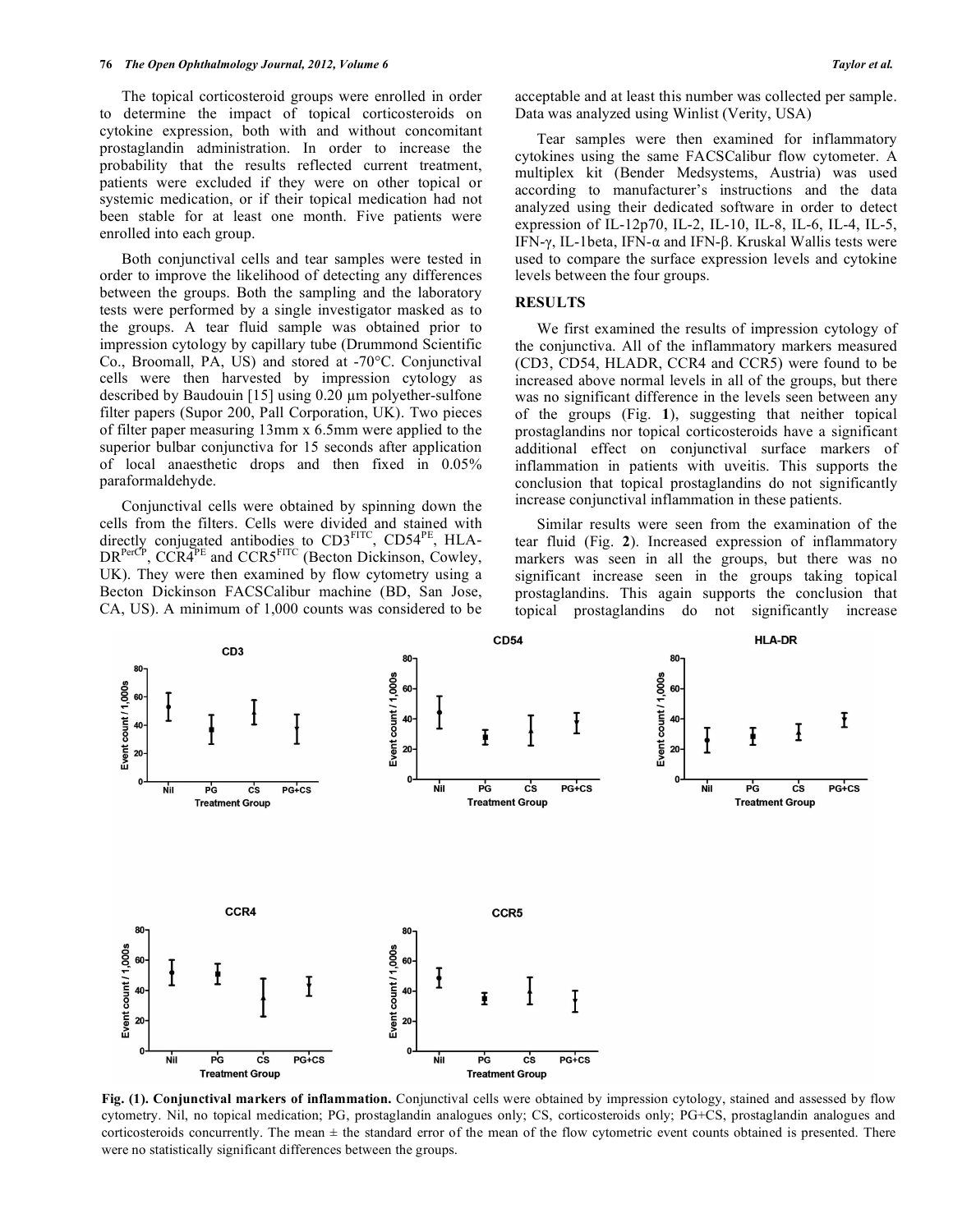

**Fig. (2). Tear sample markers of inflammation.** Tear samples were obtained using capillary tubes, stained, and assessed using multiplex flow cytometry. Nil, no topical medication; PG, prostaglandin analogues only; CS, corticosteroids only; PG+CS, prostaglandin analogues and corticosteroids concurrently. The mean  $\pm$  the standard error of the mean of the detected concentrations is presented. There were no statistically significant differences between the groups.

conjunctival inflammation.

#### **DISCUSSION**

 Prostaglandin analogues have always been used with some circumspection in uveitic glaucoma as there have been some reports of exacerbation of uveitis and macular oedema [16], although larger case series have found no evidence of a link [17]. Nevertheless, it is clear that the prostaglandin analogues do cause significant conjunctival hyperaemia [14] and are also potentially proinflammatory [11-13]. They also contain benzalkonium chloride (BAK) as a preservative, which may influence the topical tolerance of these drugs: BAK induces subclinical toxicity and inflammation on the ocular surface and is a major factor responsible for eye drop toxicity in long-term use [11, 18].

 Conjunctival inflammation is a potential issue in uveitic glaucoma as chronic use of antiglaucoma medication is associated with trabeculectomy failure in primary open-angle glaucoma [6, 7], although the reasons for this have not been clearly identified. This study was designed to determine whether prostaglandin analogues are associated with increased levels of conjunctival inflammation in patients with uveitic glaucoma, which would suggest that their use is less desirable in a patient population that is at an increased risk of needing subsequent trabeculectomy surgery.

 We found increased expression of inflammatory markers in the impression cytology specimens taken from patients, including HLA-DR, CD54, CCR3 and CCR4, irrespective of the topical medication they were taking. Similar results were seen in the tear film samples that were analysed. Thus it appears that increased expression of conjunctival markers of inflammation and tear film cytokines is primarily driven by the underlying disease rather than by its topical therapy.

 Limitations of our pilot study include the small number of patients and the inherent heterogeneity of the clinical presentations of uveitis and raised intraocular pressure. Our study also does not assess the impact of preservatives, particularly BAK  $[11, 18]$  – as the availability of preservative-free drops increases [19], it may be valuable to evaluate the levels of inflammation in similar patient groups receiving only unpreserved drops in a further study. Nevertheless, we conclude from our pilot study that the topical administration of prostaglandin analogues in patients with uveitic glaucoma is unlikely to increase the level of conjunctival inflammation and is therefore unlikely to prejudice later filtration surgery.

### **ACKNOWLEDGEMENTS**

 The authors gratefully acknowledge the assistance of Grazyna Galatowicz and Virginia Calder PhD of the UCL Institute of Ophthalmology.